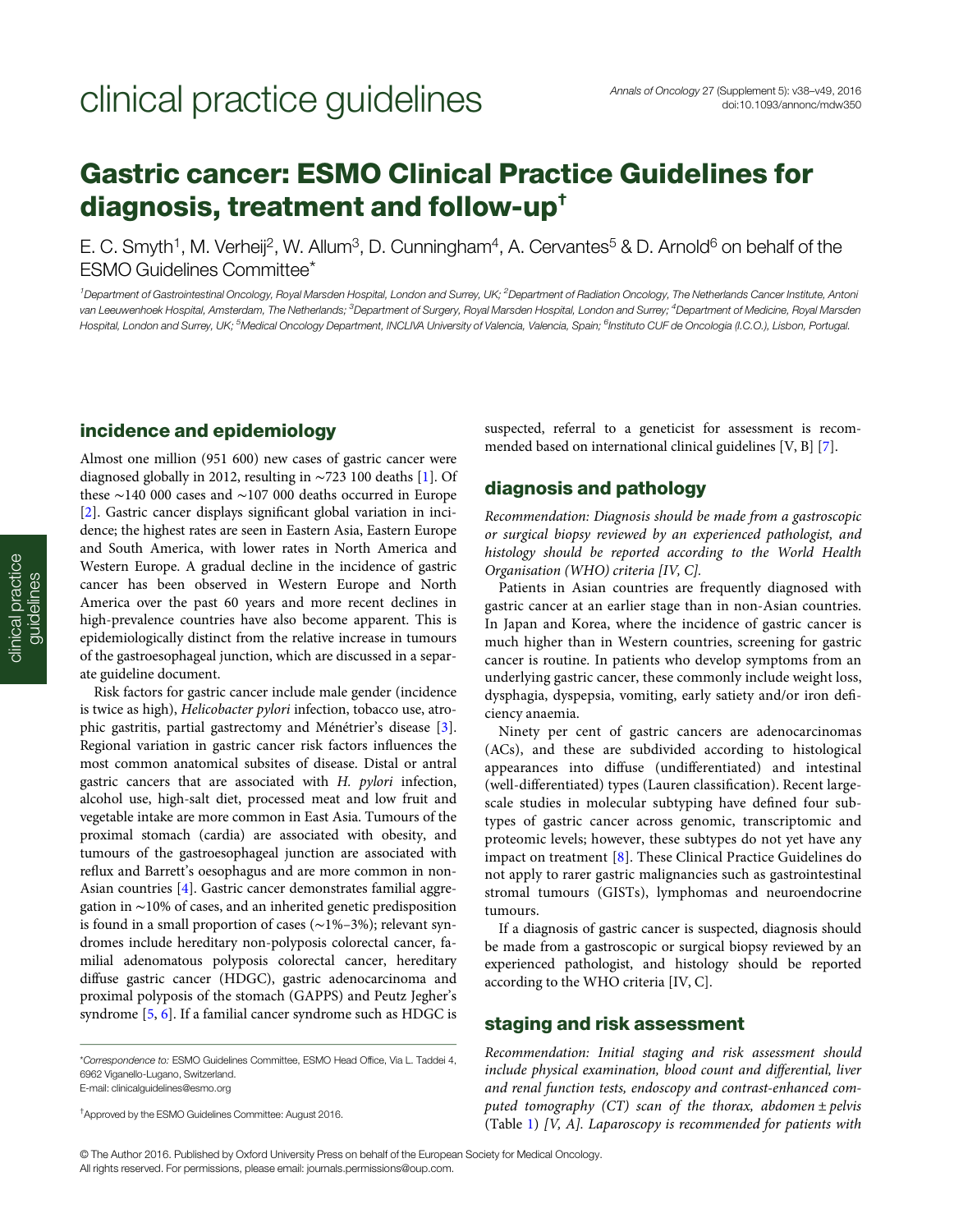| <b>Table 1.</b> Diagnostic and staging investigations in gastric cancer |                                              |  |  |  |  |
|-------------------------------------------------------------------------|----------------------------------------------|--|--|--|--|
| Procedure                                                               | Purpose                                      |  |  |  |  |
| Full blood count                                                        | Assess for iron deficiency anaemia           |  |  |  |  |
| Renal and liver function                                                | Assess renal and liver function to           |  |  |  |  |
|                                                                         | determine appropriate therapeutic<br>options |  |  |  |  |
| Endoscopy and biopsy                                                    | Obtain tissue for diagnosis, histological    |  |  |  |  |
|                                                                         | classification and molecular                 |  |  |  |  |
|                                                                         | biomarkers, e.g. HER2 status                 |  |  |  |  |
| CT thorax + abdomen $\pm$ pelvis                                        | Staging of tumour-to detect local/           |  |  |  |  |
|                                                                         | distant lymphadenopathy and                  |  |  |  |  |
|                                                                         | metastatic disease or ascites                |  |  |  |  |
| EUS                                                                     | Accurate assessment of T and N stage         |  |  |  |  |
|                                                                         | in potentially operable tumours              |  |  |  |  |
|                                                                         | Determine the proximal and distal            |  |  |  |  |
|                                                                         | extent of tumour                             |  |  |  |  |
| Laparoscopy $\pm$ washings                                              | Exclude occult metastatic disease            |  |  |  |  |
|                                                                         | involving peritoneum/diaphragm               |  |  |  |  |
| PET, if available                                                       | May improve detection of occult              |  |  |  |  |
|                                                                         | metastatic disease in some cases             |  |  |  |  |
|                                                                         |                                              |  |  |  |  |

CT, computed tomography; EUS, endoscopic ultrasound; PET, positron emission tomography

resectable gastric cancer [III, B]. Multidisciplinary treatment planning before any treatment is mandatory [IV, C].

Careful tumour staging is essential to ensure that patients are appropriately selected for treatment interventions. The recommended initial staging investigations are detailed in Table 1.

Identification of malignant lymph nodes on CT: The following characteristics are frequently demonstrated in malignant lymph nodes detected on CT:

- 1) Short-axis diameter 6–8 mm in perigastric lymph nodes;
- 2) round shape;
- 3) central necrosis and
- 4) heterogeneous or high enhancement [[9](#page-9-0)–[11](#page-9-0)].

However, the sensitivity of CT for lymph node staging is variable (62.5%–91.9% on systematic review), and global consensus is lacking on specific diagnostic criteria [\[12](#page-9-0)].

Endoscopic ultrasound (EUS) is helpful in determining the proximal and distal extent of the tumour and provides further assessment of the T and N stage; however, it is less useful in antral tumours [III, B]. EUS is more consistently accurate than CT for the diagnosis of malignant lymph nodes: patterns associated with malignancy on EUS include hypoechogenicity, round shape, smooth, distinct margin and size >1 cm [\[13](#page-9-0), [14\]](#page-9-0). Positron emission tomography (PET)-CT imaging may improve staging by detecting involved lymph nodes or metastatic disease. However, PET may not be informative in patients with mucinous or diffuse tumours [III, B].

Laparoscopy  $\pm$  peritoneal washings for malignant cells is recommended in all stage IB–III gastric cancers which are considered potentially resectable, to exclude radiologically occult metastatic disease; the benefit may be greater for patients with T3/T4 disease [III, B] [\[15](#page-9-0), [16\]](#page-9-0).

## <span id="page-1-0"></span>Annals of Oncology **Annals of Oncology** clinical practice quidelines

The TNM stage should be recorded according to the latest edition of the American Joint Committee on Cancer (AJCC)/ Union for International Cancer Control (UICC) guidelines and staging manual [[17,](#page-9-0) [18](#page-9-0)] (Tables [2](#page-2-0) and [3](#page-2-0)).

## treatment planning

Multidisciplinary treatment planning before any treatment decision is mandatory. The core membership of the multidisciplinary team should include surgeons, medical and radiation oncologists, radiologists and pathologists, with other members as available [IV, C].

## management of local/locoregional disease

Recommendation: Endoscopic resection is appropriate for selected very early tumours [III, B]. For stage IB–III gastric cancer, radical gastrectomy is indicated and perioperative therapy is recommended for these patients [I, A]. Medically fit patients should undergo D2 resections in high-volume surgical centres [I, B].

#### surgery

Surgical resection of gastric cancer, specifically at early stages, is potentially curative. However, the majority of patients still relapse following resection, and therefore, combined modality therapies are standard for  $\geq$  Stage IB disease.

The extent of resection is determined by the preoperative stage.

Endoscopic resection may be carried out for very early gastric cancers (T1a) if they are clearly confined to the mucosa, welldifferentiated, ≤2 cm and non-ulcerated [III, B]. The associated lymph node metastatic risk in this group is virtually zero. Two forms of endoscopic resection are practised; endoscopic mucosal resection (EMR) is acceptable for lesions smaller than 10 –15 mm with a very low probability of advanced histology (Paris 0–IIa) [[19\]](#page-9-0). However, European Society of Gastrointestinal Endoscopy Guidelines recommend endoscopic submucosal dissection (ESD) as the treatment of choice for most gastric superficial neoplastic lesions [IV, B] [[19\]](#page-9-0).

T1 tumours that do not meet the above mentioned criteria for endoscopic resection require surgery, although less extensive surgery than other gastric cancers (see below). Lymph node dissection for T1 tumours may be confined to perigastric lymph nodes and include local N2 nodes (D1+, with variation in nodal groups dissected according to the site of cancer). Sentinel lymph node mapping may further modify these approaches.

For stage IB–III gastric cancer, radical gastrectomy is indicated. Subtotal gastrectomy may be carried out if a macroscopic proximal margin of 5 cm can be achieved between the tumour and the gastroesophageal junction. For diffuse cancers, a margin of 8 cm is advocated. Otherwise, a total gastrectomy is indicated [III, A]. Perioperative therapy is recommended for these patients.

The extent of nodal dissection accompanying radical gastrectomy has been extensively debated. D1 resection implies the removal of the perigastric lymph nodes and D2 implies removal of perigastric lymph nodes plus those along the left gastric, common hepatic and splenic arteries and the coeliac axis (see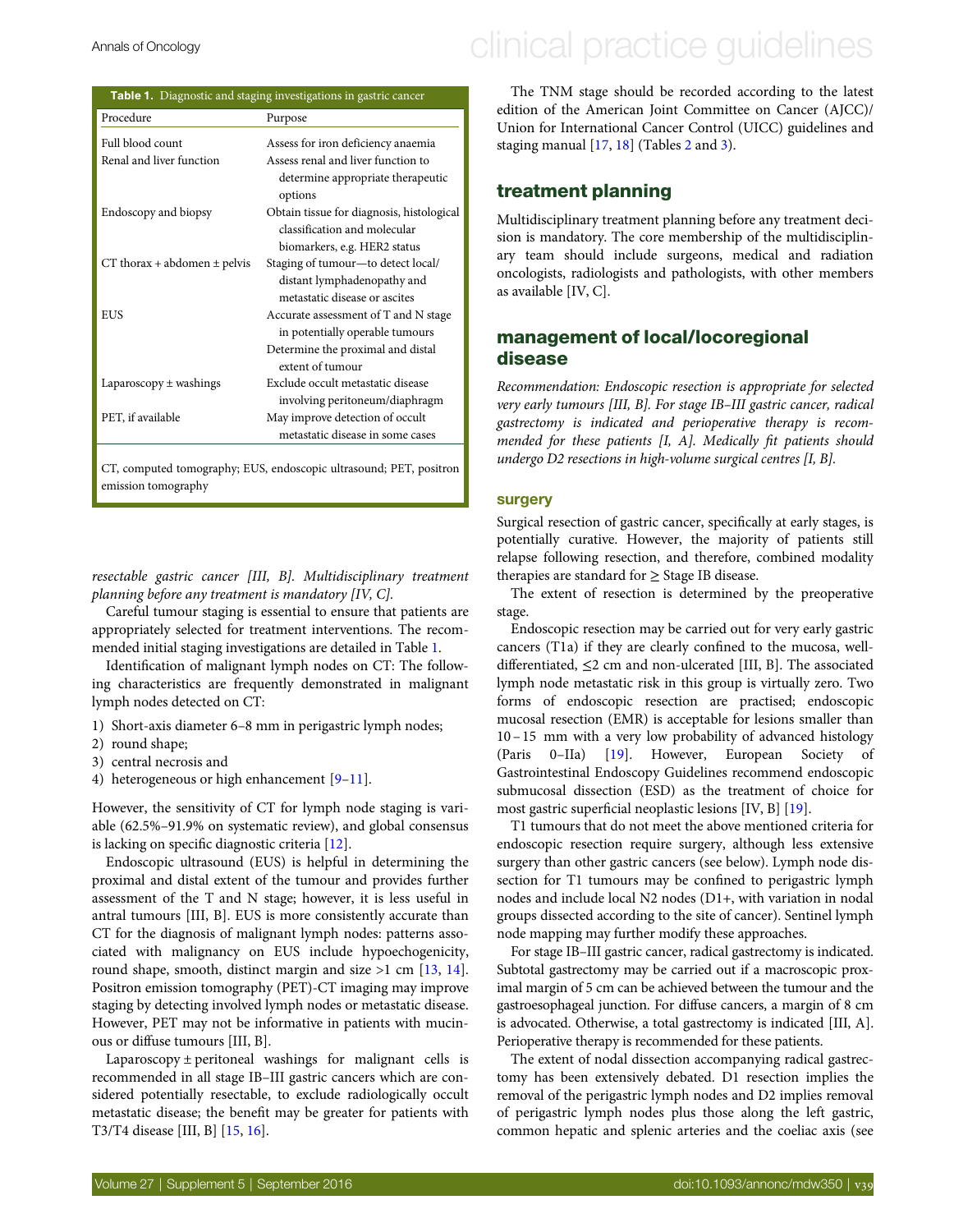# <span id="page-2-0"></span>clinical practice quidelines and the Annals of Oncology

| Table 2. TNM staging of gastric cancer as per AJCC, 7th edition [17, 18] |                                                                                                                                                                              |                  |                                                  |             |                                                       |  |  |
|--------------------------------------------------------------------------|------------------------------------------------------------------------------------------------------------------------------------------------------------------------------|------------------|--------------------------------------------------|-------------|-------------------------------------------------------|--|--|
|                                                                          | Primary tumour (T)                                                                                                                                                           |                  | Regional lymph nodes (N)                         |             | Distant metastasis (M)                                |  |  |
| <b>TX</b>                                                                | Primary tumour cannot be assessed                                                                                                                                            | NX               | Regional lymph node(s)<br>cannot be assessed     | $_{\rm M0}$ | No distant metastasis                                 |  |  |
| T <sub>0</sub>                                                           | No evidence of primary tumour                                                                                                                                                | $_{\rm N0}$      | No regional lymph node<br>metastasis             | M1          | Distant metastasis or positive<br>peritoneal cytology |  |  |
| Tis                                                                      | Carcinoma in situ: intraepithelial tumour without invasion of<br>the lamina propria                                                                                          | N1               | Metastasis in 1-2 regional<br>lymph nodes        |             |                                                       |  |  |
| T <sub>1</sub> a                                                         | Tumour invades the lamina propria or the muscularis mucosae                                                                                                                  | N <sub>2</sub>   | Metastasis in 3-6 regional<br>lymph nodes        |             |                                                       |  |  |
| T <sub>1</sub> b                                                         | Tumour invades the submucosa                                                                                                                                                 | N <sub>3</sub>   | Metastasis in 7 or more<br>regional lymph nodes  |             |                                                       |  |  |
| T <sub>2</sub>                                                           | Tumour invades the muscularis propria                                                                                                                                        | N <sub>3</sub> a | Metastasis in 7-15 regional<br>lymph nodes       |             |                                                       |  |  |
| T <sub>3</sub>                                                           | Tumour penetrates the subserosal connective tissue without<br>invasion of the visceral peritoneum or adjacent structures <sup>a</sup>                                        | N <sub>3</sub> b | Metastasis in 16 or more<br>regional lymph nodes |             |                                                       |  |  |
| T <sub>4</sub>                                                           | Tumour invades the serosa (visceral peritoneum) or adjacent<br>structures <sup>b</sup>                                                                                       |                  |                                                  |             |                                                       |  |  |
| T <sub>4</sub> a                                                         | Tumour invades the serosa (visceral peritoneum)                                                                                                                              |                  |                                                  |             |                                                       |  |  |
| T4b                                                                      | Tumour invades adjacent structures <sup>b</sup>                                                                                                                              |                  |                                                  |             |                                                       |  |  |
|                                                                          | $\sim$ $\sim$ $\sim$<br>$\sim$ $\sim$<br>$\mathbf{1}$ and $\mathbf{1}$ and $\mathbf{1}$ and $\mathbf{1}$ and $\mathbf{1}$ and $\mathbf{1}$ and $\mathbf{1}$ and $\mathbf{1}$ |                  | (1, 7, 7, 7)<br>$x = x + 1$                      |             |                                                       |  |  |

Edge et al. [\[18\]](#page-9-0). Used with the permission of the American Joint Committee on Cancer (AJCC), Chicago, IL, USA. The original source for this material is the AJCC Cancer Staging Handbook, 7th edition (2010) published by Springer Science and Business Media LLC, [www.springer.com.](www.springer.com)

<sup>a</sup>T3 tumours also include those extending into the gastrocolic or gastrohepatic ligaments, or into the greater or lesser omentum, without perforation of the visceral peritoneum covering these structures.

b Adjacent structures include the spleen, transverse colon, liver, diaphragm, pancreas, abdominal wall, adrenal gland, kidney, small intestine and retroperitoneum.

| Table 3. Anatomic stage/prognostic groups as per AJCC, 7th<br>edition [17, 18] |                  |                |                |
|--------------------------------------------------------------------------------|------------------|----------------|----------------|
| Stage grouping                                                                 | T stage          | N stage        | M stage        |
| Stage 0                                                                        | Tis              | N <sub>0</sub> | M <sub>0</sub> |
| Stage IA                                                                       | T1               | N <sub>0</sub> | M <sub>0</sub> |
| Stage IB                                                                       | T <sub>2</sub>   | N <sub>0</sub> | M <sub>0</sub> |
|                                                                                | T1               | N <sub>1</sub> | M <sub>0</sub> |
| Stage IIA                                                                      | T3               | N <sub>0</sub> | M <sub>0</sub> |
|                                                                                | T <sub>2</sub>   | N1             | M <sub>0</sub> |
|                                                                                | T1               | N <sub>2</sub> | M <sub>0</sub> |
| Stage IIB                                                                      | T <sub>4a</sub>  | N <sub>0</sub> | M <sub>0</sub> |
|                                                                                | T <sub>3</sub>   | N1             | M <sub>0</sub> |
|                                                                                | T <sub>2</sub>   | N <sub>2</sub> | M <sub>0</sub> |
|                                                                                | T1               | N <sub>3</sub> | M <sub>0</sub> |
| Stage IIIA                                                                     | T <sub>4a</sub>  | N1             | M <sub>0</sub> |
|                                                                                | T3               | N <sub>2</sub> | M <sub>0</sub> |
|                                                                                | T <sub>2</sub>   | N <sub>3</sub> | M <sub>0</sub> |
| Stage IIIB                                                                     | T <sub>4</sub> b | $N0-1$         | M <sub>0</sub> |
|                                                                                | T <sub>4a</sub>  | N <sub>2</sub> | M <sub>0</sub> |
|                                                                                | T3a              | N <sub>3</sub> | M <sub>0</sub> |
| Stage IIIC                                                                     | T4b              | $N2-3$         | M <sub>0</sub> |
|                                                                                | T <sub>4</sub> a | N <sub>3</sub> | M <sub>0</sub> |
| Stage IV                                                                       | Any T            | Any N          | M1             |

Edge et al. [[18](#page-9-0)]. Used with the permission of the American Joint Committee on Cancer (AJCC), Chicago, IL, USA. The original source for this material is the AJCC Cancer Staging Handbook, 7th edition (2010) published by Springer Science and Business Media LLC, [www.](www.springer.com) [springer.com](www.springer.com).

Figure [1](#page-3-0)) [\[20](#page-9-0)]. The current UICC/AJCC TNM (seventh edition) classification recommends excision of a minimum of 15 lymph nodes to allow reliable staging. In Asian countries, experience from observational and randomised trials demonstrates that D2 dissection leads to superior outcomes compared with D1 resection [II, B]. In Western countries, a Dutch [[21\]](#page-9-0), an MRC [[22\]](#page-9-0) and a recent Italian [\[23](#page-9-0)] trial failed to demonstrate any initial survival advantage with D2 resection, although the Italian study suggested a trend towards a benefit in disease-specific survival for patients with T2–T4 lymph node-positive cancers treated with D2 resection [\[23](#page-9-0)]. Long-term (15-year) follow-up from the Dutch trial demonstrated fewer locoregional recurrences and gastric cancer-related deaths with D2 resection; however, this was offset slightly by an increase in postoperative mortality and morbidity [\[24](#page-9-0)]. A recent review of the quality of lymph node dissection in the same study also suggests that non-compliance in the D2 resection group may have obscured a significant difference in survival between the randomised groups; this has also been suggested for the recent Italian study [[23\]](#page-9-0).

Consensus opinion is that, in Western countries, medically fit patients should undergo D2 dissection that is carried out in specialised, high-volume centres with appropriate surgical expertise and postoperative care [I, B] [[25](#page-9-0)–[27\]](#page-9-0). As a result, perioperative outcome has become standardised with morbidity and mortality rates of 15% and 3.0%, respectively [\[23](#page-9-0), [28\]](#page-9-0). The concept of 'enhanced recovery' encompasses all aspects of optimal perioperative care for the patient undergoing gastrectomy; guidance is provided by relevant Enhanced Recovery After Surgery (ERAS®) Society guidelines on this topic [\[29](#page-9-0)].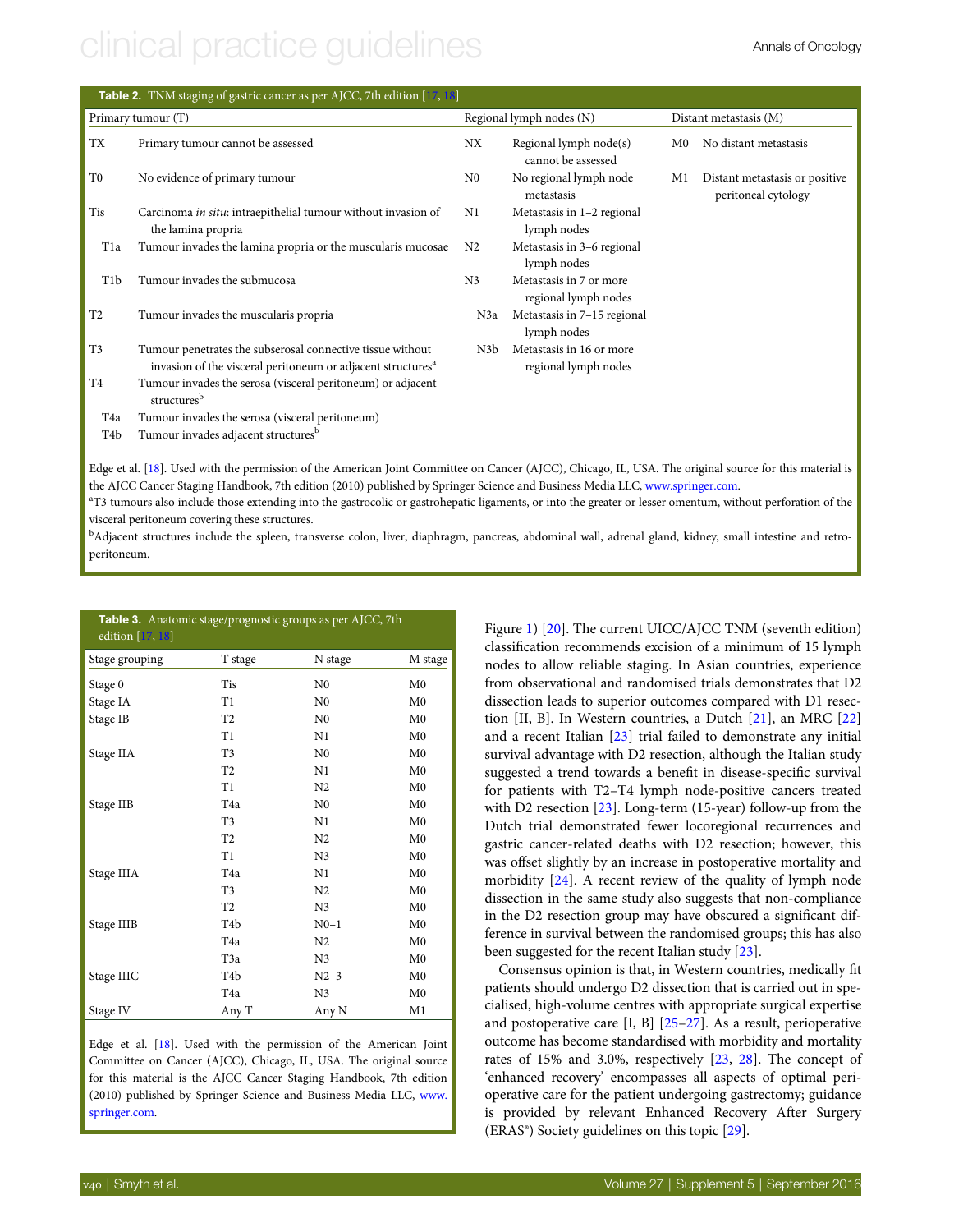<span id="page-3-0"></span>



Figure 1. Gastric cancer treatment algorithm.

HER2, human epidermal growth factor receptor 2; CF, cisplatin and 5-fluorouracil; CX, cisplatin and capecitabine

Laparoscopic surgery has the potential benefit of decreased postoperative morbidity and reduced recovery time. Although concerns existed regarding the possibility of a reduced nodal harvest with a laparoscopic approach, a recent meta-analysis suggests that lymph node yields are comparable for both approaches [\[30\]](#page-9-0). Trials from the Far East have reported equivalent results to open surgery for distal gastrectomy, but there remain some technical issues particularly for anastomosis for total gastrectomy [\[31](#page-9-0), [32\]](#page-10-0). Laparoscopic surgery is becoming one of the recommended options for patients with early gastric cancer; however, it remains to be shown whether laparoscopic surgery can achieve the same results as open surgery in gastric cancers requiring D2 lymphadenectomy. It may be that as techniques predicting lymph node involvement develop, those with negative nodes should be operated laparoscopically, whereas those with predicted positive nodes would require open surgery.

#### perioperative chemotherapy

Recommendation: Perioperative (pre- and postoperative) chemotherapy with a platinum/fluoropyrimidine combination is recommended for patients with  $\geq$ Stage IB resectable gastric cancer [I, A].

The UK MRC MAGIC trial demonstrated an improvement in 5-year survival from 23% to 36% for patients with resectable stage II and III gastric cancers treated with six cycles (three preand three postoperative) of perioperative ECF chemotherapy [epirubicin, cisplatin and 5-fluorouracil (5-FU)] compared with surgery alone [[33\]](#page-10-0). A subsequent French trial has reported similar results with the use of a 28-day regimen of perioperative cisplatin and 5-FU [[34\]](#page-10-0). The MAGIC trial recruited predominantly patients with gastric cancers, whereas the French study was composed of a majority of patients with proximal tumours. Therefore, a perioperative treatment approach may be considered evidence-based for both tumour subsites. An EORTC study in which patients were randomised to surgery plus or minus biweekly cisplatin (50 mg/m<sup>2</sup>) and 5-FU in the de Gramont style also increased R0 resection rates in chemotherapy-treated patients but closed early due to poor accrual and is not powered to show a survival benefit [\[35](#page-10-0)]. Perioperative chemotherapy has therefore been widely adopted as a standard of care throughout many parts of Europe [I, A]. Since capecitabine avoids the need for an indwelling central venous access device and is non-inferior to 5-FU in the advanced disease setting [\[36](#page-10-0)], capecitabine-containing regimens can also be suggested in the perioperative setting (as ECX: epirubicin, cisplatin, capecitabine, in preference to ECF) [IV, C]. Also, other platinum/fluoropyrimidine doublets or triplets may be considered; in particular, oxaliplatin may replace cisplatin [as EOX (epirubicin, oxaliplatin, capecitabine)]; it is non-inferior to ECX in the metastatic setting [[36\]](#page-10-0)).

The effect of dose intensification (e.g. with taxanes) of perioperative chemotherapy in gastric cancer remains unclear. In oesophageal and gastroesophageal junctional AC, intensification of preoperative chemotherapy from two cycles of cisplatin and capecitabine (CX) to four cycles of ECX resulted in improved pathological response rates (secondary end point), but this did not translate into an improvement in overall survival (OS) [[37\]](#page-10-0). However, as this trial did not include gastric cancer patients or a postoperative chemotherapy component, direct cross-trial comparisons are challenging. A study of the German AIO study group investigating a perioperative FLOT regimen (fluorouracil, leucovorin, oxaliplatin, docetaxel) versus ECF/X demonstrated higher rates of pathological response for FLOT (15.6% versus 5.8%); however, correlation with survival outcomes is awaited [\[38\]](#page-10-0).

Based on these studies, it may be reasonable to use any fluoropyrimidine–platinum doublet or triplet before surgery, although the strongest evidence is for cisplatin/fluorouracil ± epirubicin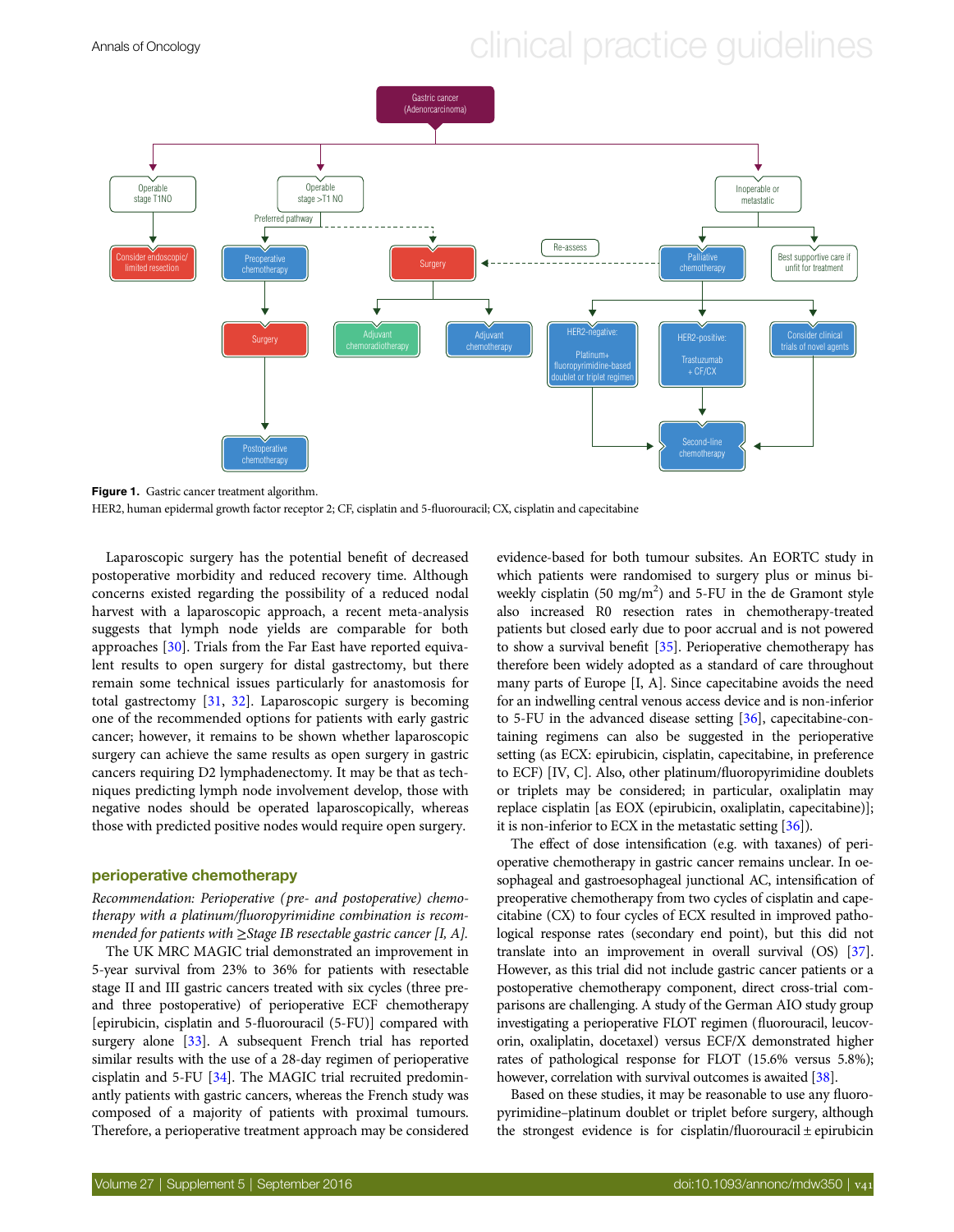## clinical practice quidelines and the Annals of Oncology

combinations. Recommended treatment duration is 2–3 months. There is no current evidence to support the use of perioperative trastuzumab therapy or any other biologically targeted drug, including anti-angiogenic compounds.

### adjuvant treatment

Recommendation: For patients with ≥Stage IB gastric cancer who have undergone surgery without administration of preoperative chemotherapy (e.g. due to understaging before the initial decision for upfront surgery), postoperative chemoradiotherapy (CRT) or adjuvant chemotherapy is recommended [I, A]. For patients having undergone preoperative chemotherapy, the addition of postoperative radiotherapy (RT) has no added benefit.

chemoradiotherapy. The North American Intergroup-0116 trial demonstrated that adjuvant therapy with 5-FU/leucovorin (Q28) plus conventionally fractionated RT (45 Gy in 25 fractions) resulted in improved OS years compared with surgery alone, (50% 3-year survival for patients treated with CRT versus 41% for those treated with surgery alone [\[39](#page-10-0)]). After 10 years of follow-up, this OS improvement remains significant [I, A] [[40\]](#page-10-0). Therefore, this treatment approach is currently considered as standard therapy in the USA, though it has not gained wide acceptance in Europe due to concerns about potential late toxic effects and the quality of surgery within the trial. Moreover, >50% of patients underwent inadequate (less than D1) lymphadenectomy, suggesting that postoperative CRT may be (mainly) compensating for suboptimal surgery [II, B]. This is supported by retrospective data from the Dutch D1D2 trial, demonstrating that CRT reduces local recurrence rates following D1 resection, but provides no benefit in patients who have undergone D2 resection [[41\]](#page-10-0). However, other randomised and non-randomised data suggest potential benefits from postoperative CRT even after optimal D2 dissection [I, B] [\[42](#page-10-0)– [45](#page-10-0)], and this is the subject of ongoing randomised trials.

Regarding patients who have had a microscopically incomplete resection, a retrospective comparison of the Dutch D1D2 trial has suggested significant improvements in OS and local recurrence rates with use of CRT after an R1 resection, a finding that has been confirmed by other retrospective series [IV, B] [\[41,](#page-10-0) [46](#page-10-0)].

In current postoperative CRT regimens, RT should preferably be given as a concomitant regimen of fluoropyrimidine-based CRT to a total dose of 45 Gy in 25 fractions of 1.8 Gy, 5 fractions/week by intensity-modulated RT techniques [IV, A] [[47\]](#page-10-0). The clinical target volume encompasses the gastric bed (with stomach remnant when present), anastomoses and draining regional lymph nodes [I, B] [[44](#page-10-0), [45](#page-10-0)].

adjuvant chemotherapy. The ACTS-GC trial evaluating adjuvant chemotherapy with S-1 following D2 resection in Asian patients demonstrated an OS benefit for patients treated with adjuvant chemotherapy [I, A] [\[48](#page-10-0), [49](#page-10-0)]. The CLASSIC trial evaluated a capecitabine–oxaliplatin doublet in a similar population and this was associated with significantly improved OS and disease-free survival (DFS) [\[50,](#page-10-0) [51\]](#page-10-0) compared with surgery alone.

However, none of sequential S1-paclitaxel, sequential tegafur and uracil (UFT)-paclitaxel or UFT alone resulted in a superior outcome (DFS as the primary end point) when compared with

single-agent, adjuvant S1 in a two by two randomised factorial trial [\[52](#page-10-0)].

Historically, a greater benefit has been noted with adjuvant chemotherapy in Asian studies, and uptake of adjuvant chemotherapy in Europe for patients with resected gastric cancer remains limited due to a perceived lack of benefit and routine use of perioperative chemotherapy. However, a large individual patient-level meta-analysis of adjuvant chemotherapy in gastric cancer has confirmed a 6% absolute benefit for 5-FU-based chemotherapy, compared with surgery alone [hazard ratio (HR) 0.82, 95% confidence interval (CI) 0.76–0.90; P < 0.001] in all subgroups tested [I, A] [[53](#page-10-0)]. However, as adjuvant chemotherapy is also less well tolerated than neoadjuvant chemotherapy, a perioperative approach is preferred if possible, so that more patients can benefit from systemic treatment even if the postoperative component of treatment is unable to be delivered.

For adjuvant treatment following preoperative chemotherapy, the preoperatively chosen regimen should be completed after resection for patients who are fit for treatment, independent from pathohistological findings and considerations. The addition of postoperative RT has been shown to not improve survival in patients receiving chemotherapy before and after curative-intent surgery. Recently, the randomised, phase III CRITICS trial concluded that patients undergoing chemotherapy followed by surgery with curative intent had similar OS and progression-free survival (PFS) regardless of whether they received chemotherapy or CRT after surgery [[54\]](#page-10-0).

## management of advanced/metastatic disease

#### first-line treatment

Recommendation: Doublet or triplet platinum/fluoropyrimidine combinations are recommended for fit patients with advanced gastric cancer [I, A].

Patients with inoperable locally advanced and/or metastatic (stage IV) disease should be considered for systemic treatment (chemotherapy), which has shown improved survival and quality of life compared with best supportive care alone [I, A] [[55](#page-10-0)–[57\]](#page-10-0). However, co-morbidities, organ function and performance status (PS) must always be taken into consideration [II, B].

In general, resection of the primary tumour is not recommended in the palliative setting; however, a small number of patients with initially unresectable locally advanced disease may be deemed operable following a good response to systemic therapy.

Response to systemic treatments should normally be assessed with interval imaging of the chest, abdomen and pelvis, mostly with CT, although alternative imaging techniques may be used if required to monitor known sites of disease (e.g. magnetic resonance imaging for bone lesions).

Doublet combinations of platinum and fluoropyrimidines are generally used, and there remains controversy regarding the utility of triplet regimens. However, a meta-analysis has demonstrated significant benefit from the addition of an anthracycline to a platinum and fluoropyrimidine doublet [\[58](#page-10-0)]. For anthracycline-based triplets, the UK REAL-2 trial demonstrated non-inferiority between ECF, ECX, EOF (epirubicin, oxaliplatin, 5-FU) and EOX. The EOX regimen was associated with numerically longer median OS (11.2 versus 9.9 months, HR 0.80, 95% CI 0.66–0.97; P = 0.02)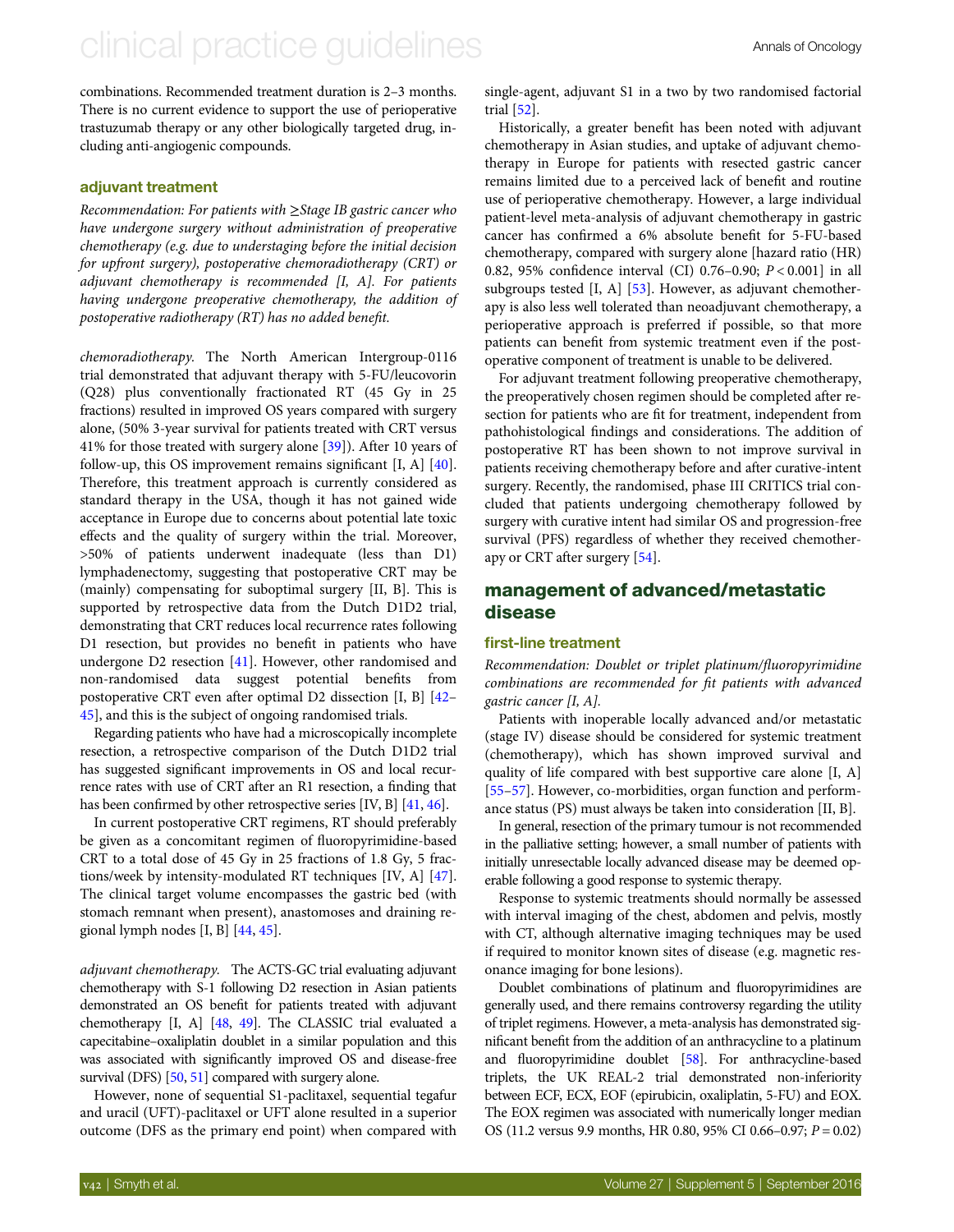than ECF, without the need for an indwelling catheter and with reduced rates of thromboembolism [\[59](#page-10-0)]. Additionally, a combined analysis has demonstrated that capecitabine is associated with improved OS, compared with infused 5-FU within doublet and triplet regimens [I, A] [\[58\]](#page-10-0).

Triplets containing taxanes are also an evidence-based treatment choice for first-line chemotherapy [[60,](#page-10-0) [61\]](#page-10-0). In a phase III randomised trial, the addition of docetaxel to 5-FU/cisplatin in a 3-weekly regimen (DCF) was associated with improved OS, but also added significant toxic effects including increased rates of febrile neutropaenia [I, C] [[61](#page-10-0)]. A phase II randomised control trial of a modified 2-weekly DCF regimen compared with original DCF (with growth factor support) halted recruitment in the original DCF arm due to excessive toxicity; however, the study suggested that a substantially modified DCF regimen was tolerable and effective [II, B] [[62\]](#page-10-0). Several other studies have examined the efficacy of docetaxel, fluoropyrimidine and oxaliplatin-containing regimens. The FLOT regimen (fluorouracil, leucovorin, oxaliplatin and docetaxel) resulted in a median PFS of 5.1 months and a median OS of 11 months in a small non-randomised study [[63](#page-10-0)]. An almost identical regimen used in a randomised phase II trial resulted in encouraging median PFS and OS of 7.7 and 14.6 months, respectively [II, B] [[64](#page-10-0)]. As an alternative to platinum-based therapy, irinotecan plus leucovorin and infusional 5-FU (FOLFIRI) has been studied in both phase II trials and one phase III randomised trial in the first-line setting, and may be considered for selected patients [[60,](#page-10-0) [65](#page-10-0)].

See the metastasectomy section for surgery in stage IV gastric cancer.

#### elderly patients with gastric cancer

Elderly patients with gastric cancer are under-represented in clinical trials, and there are few randomised data in this setting. Regimens that have been specifically addressed in phase II trials in elderly patients with comparable survival results include capecitabine and oxaliplatin, FOLFOX (leucovorin, 5-FU and oxaliplatin), single-agent capecitabine and S1 (in Asian patients) [III, B] [\[66](#page-10-0)–[68\]](#page-10-0). A phase II trial investigated the miniDOX (docetaxel, oxaliplatin and capecitabine) regimen in primarily older patients and also recruited patients with other poor prognostic markers (PS2, weight loss 10%–25%). This regimen was associated with survival comparable to good prognostic groups; however, toxicity was also prominent  $[69]$  $[69]$ . In addition, a meta-analysis of three phase III trials comparing patients  $\geq 70$  years with younger patients demonstrated no differences in response rates or OS between the two patient groups [II, B] [[70\]](#page-11-0). In the perioperative setting, a German study compared the doublet FLO (infusional 5-FU, leucovorin and oxaliplatin) and the FLOT regimens in 44 elderly gastric cancer patients [\[71\]](#page-11-0). Although the FLOT regimen was associated with a trend towards improved PFS, it was also associated with increased toxicity [II, B]. Furthermore, in the MAGIC trial, there was no evidence of heterogeneity of treatment effect for patients over the age of 70  $[33]$  $[33]$ . However, it must be considered that all patients included in these analyses were clinical trial participants, which may not reflect patients treated in a community setting. When making a decision regarding chemotherapy, the functional age of the patient must also be considered, as co-morbidities and PS may have an equal effect on tolerance of chemotherapy as age. Geriatric assessment may be helpful before initiating treatment of older patients.

### second- and further-line treatment

Recommendation: Second-line chemotherapy with a taxane (docetaxel, paclitaxel), or irinotecan, or ramucirumab as single agent or in combination with paclitaxel is recommended for patients who are of PS 0-1  $[I, A]$ .

In patients of adequate PS, second-line treatment is associated with proven improvements in OS and quality of life compared with best supportive care, with treatment options including irinotecan, docetaxel or paclitaxel, if not used before [I, A] [\[72](#page-11-0)– [75](#page-11-0)]. A randomised phase III trial directly comparing weekly paclitaxel with irinotecan has demonstrated similar efficacy for both regimens [I, A] [\[76](#page-11-0)].

The anti-VEGFR-2 monoclonal antibody ramucirumab has shown activity in two randomised phase III trials. As a single agent it is associated with a survival benefit comparable to cytotoxic chemotherapy in the second-line setting [I, A], whereas ramucirumab in addition to paclitaxel is associated with a survival benefit compared with paclitaxel alone [I, A] [\[77](#page-11-0), [78\]](#page-11-0).

Alternatively, in patients with disease progression >3 months following first-line chemotherapy, it may be appropriate to consider a rechallenge with the same drug combination as an additional treatment option [IV, C] [[79](#page-11-0)]. In patients with symptomatic, locally advanced or recurrent disease, hypo-fractionated RT is an effective and well-tolerated treatment modality that may palliate bleeding, obstructive symptoms or pain [III, B] [\[80](#page-11-0)].

Treatment options may be used sequentially in second and third line, but there is no clear evidence for a benefit beyond second line treatment.

## personalised medicine and targeted therapy

Recommendation: Trastuzumab is recommended in conjunction with platinum and fluoropyrimidine-based chemotherapy for patients with HER2-positive advanced gastric cancer [I, A].

Gastric cancers have been demonstrated to be highly molecularly diverse and may be driven by a number of different genetic and epigenetic abnormalities. Four subtypes of gastric cancer have recently been described in The Cancer Genome Atlas; these are the Epstein Barr Virus, microsatellite instability (MSI) high, genomically stable and chromosomal instability (CIN) subtypes [\[8\]](#page-9-0). Each subtype is enriched for selected molecular abnormalities, with some overlap. In particular, the CIN subtype is enriched for copy number changes in key receptor tyrosine kinase oncogenes such as HER2, EGFR, FGFR2 and MET. These findings have potentially important therapeutic implications as oncologists attempt to target the key pathways driving the tumour in each individual patient.

In HER2-positive gastric cancer (10%–15% of cases), the phase III ToGA trial demonstrated clinically and statistically significant improvements in response rate, PFS and OS with the addition of trastuzumab to a cisplatin/fluoropyrimidine doublet (median OS 13.8 versus 11.1 months, HR 0.74, 95% CI 0.60– 0.91;  $P = 0.0048$ ) [I, A] [\[81](#page-11-0)]. The benefits of trastuzumab were even more marked in the traditionally defined HER2-positive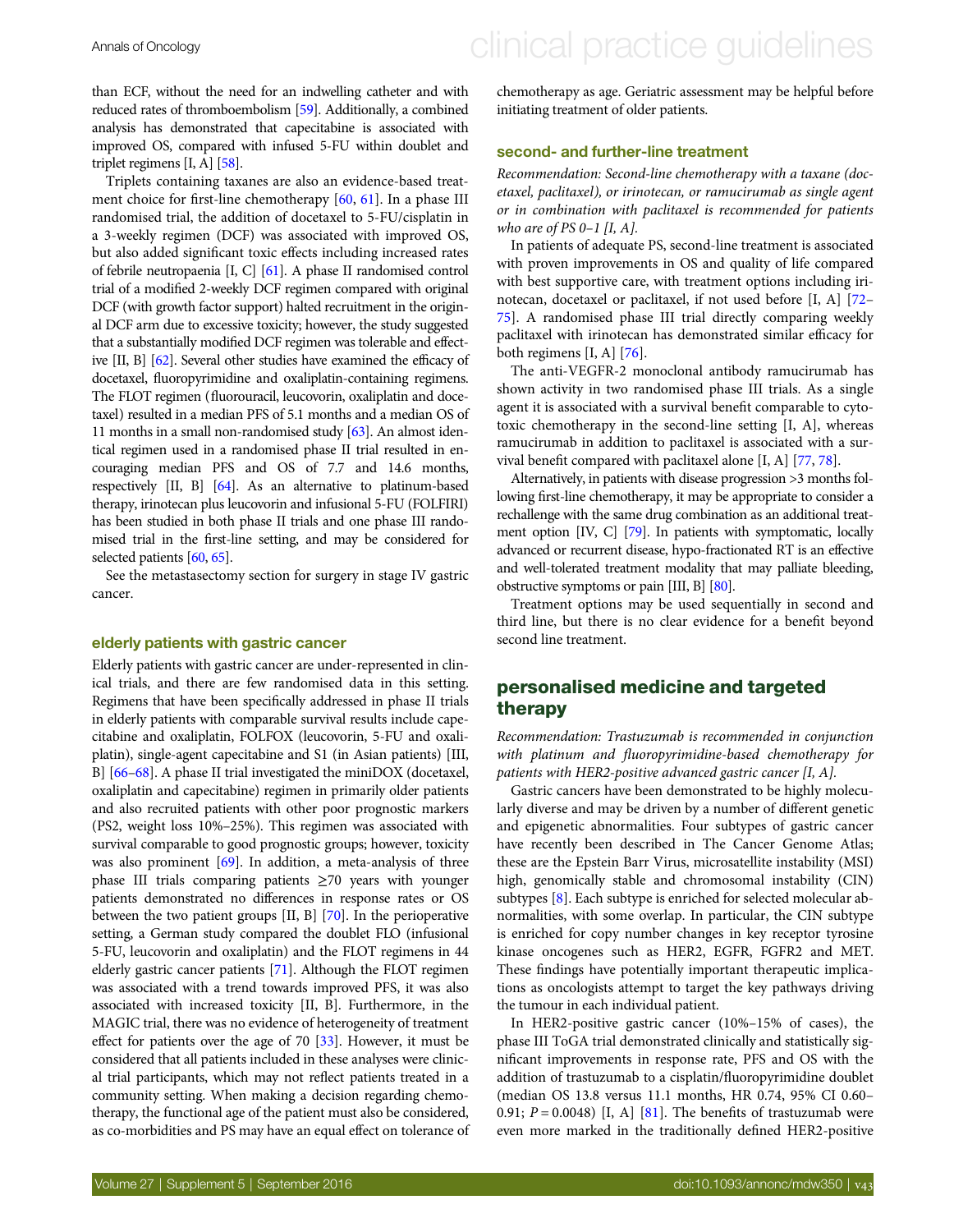## clinical practice quidelines and annus of Oncology

subgroup with immunohistochemistry (IHC) 2+/FISH+ tumours, or IHC 3+ tumours. In these patients, the median OS was improved from 11.8 to 16.0 months (HR 0.65, 95% CI 0.51– 0.83). Following the ToGA trial results, trastuzumab was licensed in Europe for use in HER2-positive disease (IHC3+ or 2+/FISH+) in combination with capecitabine or 5-FU and cisplatin. This regimen now represents the standard of care for these patients [I, A]. However, recent phase III randomised trials targeting the EGFR and MET-HGF axes have not demonstrated improvements in OS for anti-EGFR and anti-MET/HGF therapies [[82](#page-11-0)–[85](#page-11-0)]. In contrast, emerging data from early phase trials suggests that use of immunotherapies such as the PD-1 inhibitors pembrolizumab and nivolumab may result in durable remissions for a proportion of patients with advanced gastric cancer [\[86,](#page-11-0) [87\]](#page-11-0). The interaction between immunotherapy for gastric cancer and other known biomarkers in gastric cancer such as MSI requires further investigation.

A personalised medicine synopsis table is presented in Table 4.

## specific situations

#### metastasectomy

In general, patients with metastatic cancer do not benefit from resection of metastases. Uncontrolled case series have demonstrated prolonged survival for selected patients undergoing liver and lung metastasectomy and surgical removal of Krukenberg tumours [V, C] [\[88](#page-11-0)–[90\]](#page-11-0). The randomised REGATTA trial established (in an Asian patient population) that gastrectomy in patients with limited metastatic disease does not improve survival [I, A] [\[91](#page-11-0)]. Until further evidence is presented, both gastrectomy and metastasectomy should be considered experimental for patients with gastric cancer.

### peritoneal metastases

Several small randomised trials in Asian patients have demonstrated a significant survival benefit for adjuvant hyperthermic intraperitoneal chemotherapy (HIPEC) in high-risk curatively resected gastric cancer patients; however, these results have not been validated in non-Asian patients [\[92,](#page-11-0) [93](#page-11-0)]. For patients with

| <b>Table 4.</b> Personalised medicine synopsis table for lower<br>oesophageal and gastric cancer |                                                                                              |                                                                                                                           |             |  |  |  |  |  |
|--------------------------------------------------------------------------------------------------|----------------------------------------------------------------------------------------------|---------------------------------------------------------------------------------------------------------------------------|-------------|--|--|--|--|--|
| Biomarker                                                                                        | Method                                                                                       | Use                                                                                                                       | LOE,<br>GOR |  |  |  |  |  |
| HER <sub>2</sub>                                                                                 | Immunohistochemistry for<br>HER2 protein expression<br>or ISH for HER2 gene<br>amplification | Used to select<br>patients with<br>metastatic<br>disease for<br>treatment with a<br>trastuzumab-<br>containing<br>regimen | I. A        |  |  |  |  |  |
|                                                                                                  | LOE, level of evidence; GOR, grade of recommendation; HER2, human                            |                                                                                                                           |             |  |  |  |  |  |

receptor growth factor receptor 2; ISH, in situ hybridisation.

advanced peritoneal metastases, data from randomised trials in Asia also exist to support the use of cytoreductive surgery plus HIPEC in selected patients [[94\]](#page-11-0). However, randomised data are lacking for non-Asian patients. A large French series demonstrated a median survival of surgery plus HIPEC of 9.2 months, with a 5-year survival rate of 13% for all patients and 23% for those who had complete cytoreductive surgery [IV, C] [[95\]](#page-11-0). Currently, this approach cannot be recommended outside the context of clinical research.

### signet cell tumours

Gastric AC associated with signet ring cells is associated with a poor prognosis. Retrospective case series suggest that this gastric cancer subtype may be less sensitive to chemotherapy and CRT [IV] [\[96](#page-11-0), [97](#page-11-0)]. However, evidence is insufficient to support not adopting standard chemotherapy or surgical approaches for these patients.

## follow-up, long-term implications and survivorship

In the setting of operable gastric cancer, the complexity of treatment frequently induces symptoms that adversely affect healthrelated quality of life. A regular follow-up may allow investigation and treatment of symptoms, psychological support and early detection of recurrence, though there is no evidence that it improves survival outcomes [III, B] [[98,](#page-11-0) [99](#page-11-0)].

Follow-up should be tailored to the individual patient and the stage of the disease [V, B] [\[100\]](#page-11-0). Dietary support is recommended for patients on either a radical or a palliative pathway with reference to vitamin and mineral deficiencies [V, B] [[101](#page-11-0), [102\]](#page-11-0).

New strategies for patient follow-up are currently undergoing evaluation, including patient-led self-referral and services led by clinical nurse specialists [[103](#page-11-0)].

In the advanced disease setting, identification of patients for second-line chemotherapy and clinical trials requires regular follow-up to detect symptoms of disease progression before significant clinical deterioration [IV, B].

If relapse/disease progression is suspected, then a clinical history, physical examination and directed blood tests should be carried out. Radiological investigations should be carried out in patients who are candidates for further chemotherapy or RT  $[IV, B]$ .

The aggressive nature of gastric cancer and historically poor outcomes even in the setting of operable disease mean that the concept of survivorship is only now beginning to evolve. Longterm implications, late effects of therapy and psychosocial implications of treatment have been poorly studied to date.

## methodology

These clinical practice guidelines were developed in accordance with the ESMO standard operating procedures for clinical practice guidelines development, [http://www.esmo.org/Guidelines/](http://www.esmo.org/Guidelines/ESMO-Guidelines-Methodology) [ESMO-Guidelines-Methodology](http://www.esmo.org/Guidelines/ESMO-Guidelines-Methodology). The relevant literature has been selected by the expert authors. A summary of recommendations is given in Table [1.](#page-7-0) Levels of evidence and grades of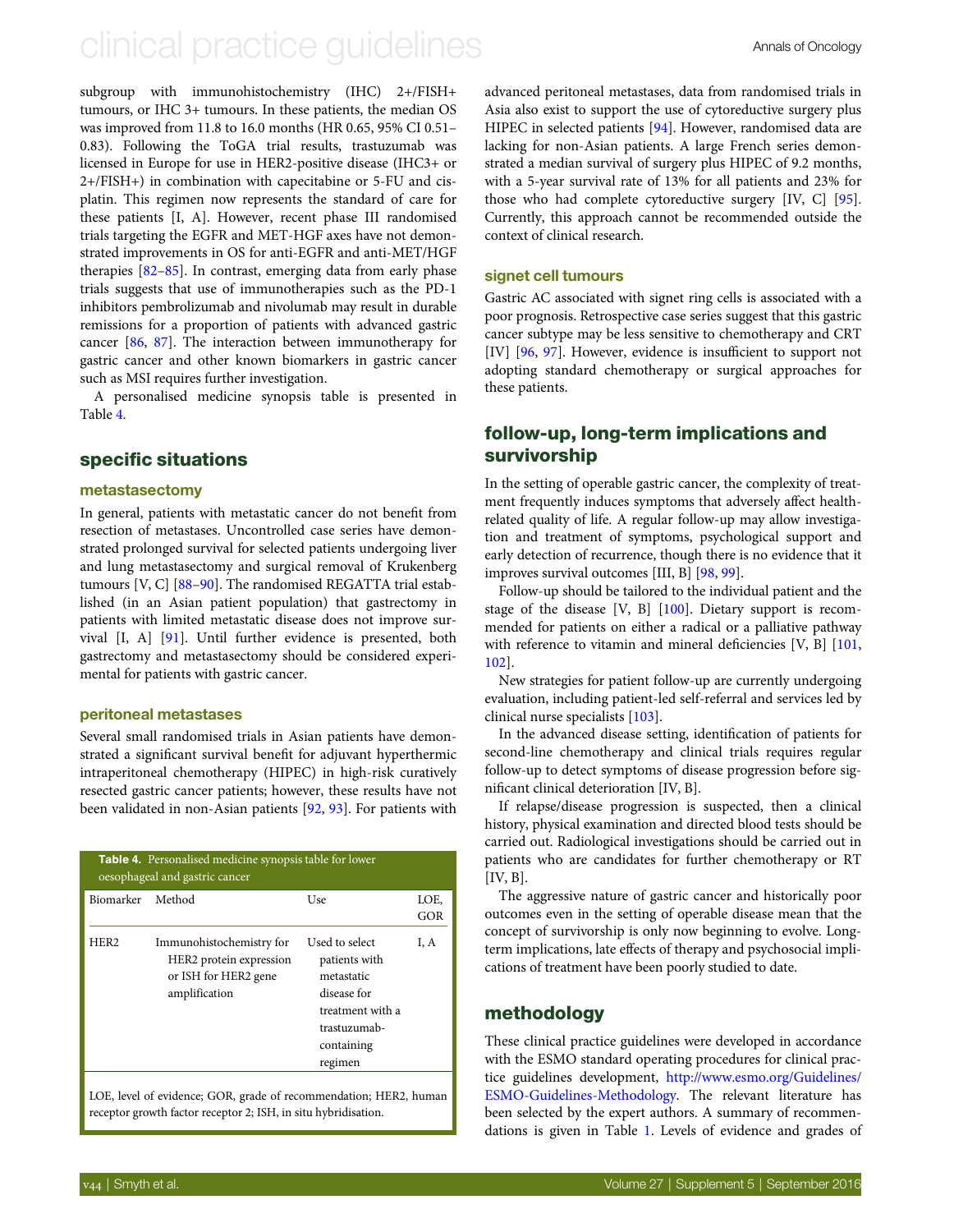## <span id="page-7-0"></span>Table 5. Summary of recommendations

#### Incidence and epidemiology

• If a familial cancer syndrome such as HDGC is suspected, referral to a geneticist for assessment is recommended based on international clinical guidelines [V, B]

Diagnosis and pathology

• Diagnosis should be made from a gastroscopic or surgical biopsy reviewed by an experienced pathologist, and histology should be reported according to the WHO criteria [IV, C]

#### Staging and risk assessment

- Initial staging and risk assessment should include physical examination, blood count and differential, liver and renal function tests, endoscopy and contrast-enhanced CT scan of the thorax, abdomen ± pelvis [V, A]
- Laparoscopy is recommended for patients with resectable gastric cancer [III, B]
- Multidisciplinary treatment planning before any treatment is mandatory [IV, C]
- EUS is helpful in determining the proximal and distal extent of the tumour and provides further assessment of the T and N stage; however, it is less useful in antral tumours [III, B]
- PET-CT imaging may improve staging by detecting involved lymph nodes or metastatic disease. However, PET may not be informative in patients with mucinous or diffuse tumours [III, B]
- Laparoscopy ± peritoneal washings for malignant cells are recommended in all stage IB–III gastric cancers that are considered potentially resectable, to exclude radiologically occult metastatic disease; the benefit may be greater for patients with T3/T4 disease [III, B]

#### Treatment planning

• Multidisciplinary treatment planning before any treatment decision is mandatory. The core membership of the multidisciplinary team should include surgeons, medical and radiation oncologists, radiologists and pathologists, with other members as available [IV, C]

#### Management of local/locoregional disease

- Endoscopic resection is appropriate for selected early tumours [III, B]
- For stage IB–III gastric cancer, radical gastrectomy is indicated; perioperative therapy is recommended for these patients [I, A]
- Medically fit patients should undergo D2 resections in high-volume surgical centres [I, B]

#### Surgery

- Endoscopic resection may be carried out for very early gastric cancers (T1a) if they are clearly confined to the mucosa, well-differentiated, ≤2 cm and non-ulcerated [III, B]
- European Society of Gastrointestinal Endoscopy Guidelines recommend ESD as the treatment of choice for most gastric superficial neoplastic lesions  $[IV, B]$
- For stage IB–III gastric cancer, radical gastrectomy is indicated. Subtotal gastrectomy may be carried out if a macroscopic proximal margin of 5 cm can be achieved between the tumour and the gastroesophageal junction. For diffuse cancers, a margin of 8 cm is advocated. Otherwise, a total gastrectomy is indicated [III, A]. Perioperative therapy is recommended for these patients
- In Asian countries, experience from observational and randomised trials demonstrates that dissection leads to superior outcomes compared with D1 resection [II, B]
- Consensus opinion is that, in Western countries, medically fit patients should undergo D2 dissection that is carried out in specialised, high-volume centres with appropriate surgical expertise and postoperative care [I, B]

Perioperative chemotherapy

- Perioperative (pre- and postoperative) chemotherapy with a platinum and fluoropyrimidine combination is recommended for patients with ≥stage IB resectable gastric cancer [I, A]
- Since capecitabine avoids the need for an indwelling central venous access device, and is non-inferior to 5-FU in the advanced disease setting, capecitabine-containing regimens can also be suggested in the perioperative setting [IV, C]

Adjuvant treatment

- For patients with ≥stage IB gastric cancer who have undergone surgery without administration of preoperative chemotherapy, postoperative CRT or adjuvant chemotherapy is recommended [I, A]
- Adjuvant therapy with 5-FU/leucovorin plus conventionally fractionated RT resulted in improved OS years compared with surgery alone. After 10 years of follow-up, this OS improvement remains significant [I, A]
- Postoperative CRT may (mainly) be compensating for suboptimal surgery [II, B]. However, some data suggest potential benefits from postoperative CRT event after optimal D2 dissection [I, B]
- In patients who have had a microscopically incomplete resection, significant improvements in OS and local recurrence rates with the use of CRT after an R1 resection have been seen [IV, B]
- RT should preferably be given as a concomitant regimen of fluoropyrimidine-based CRT to a total dose of 45 Gy in 25 fractions of 1.8 Gy, 5 fractions/ week by intensity-modulated RT techniques [IV, A]. The clinical target volume encompasses the gastric bed, anastomoses and draining regional lymph nodes [I, B]

Continued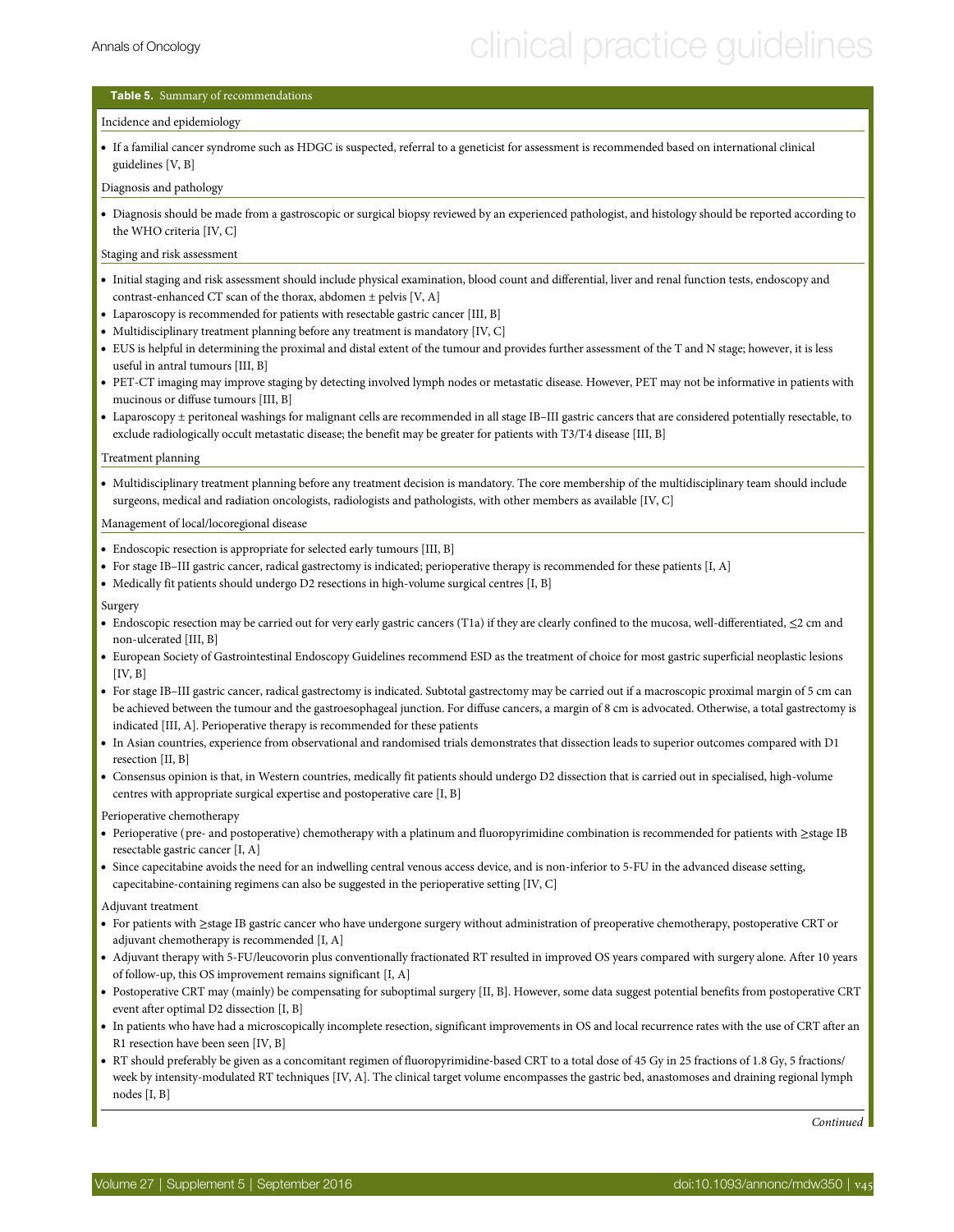# clinical practice quidelines and annus of Oncology

### Table 5. Continued

- OS benefit has been demonstrated for patients treated with adjuvant chemotherapy [I, A]
- The benefit of 5-FU-based chemotherapy has been confirmed compared with surgery alone [I, A]

### Management of advanced/metastatic disease

First-line treatment

- Doublet or triplet platinum/fluoropyrimidine combinations are recommended for fit patients with advanced gastric cancer [I, A]
- Patients with inoperable locally advanced and/or metastatic (stage IV) disease should be considered for systemic treatment (chemotherapy), which has shown improved survival and quality of life compared with best supportive care alone [I, A]. However, comorbidities, organ function and PS must always be taken into consideration [II, B]
- Capecitabine is associated with improved OS compared with infused 5-FU within doublet and triplet regimens [I, A]
- DCF in a 3-weekly regimen was associated with improved OS, but also added significant toxic effects including increased rates of febrile neutropaenia  $[I, C]$

Elderly patients with gastric cancer

- Regimens that have been specifically addressed in phase II trials in elderly patients with comparable survival results include capecitabine and oxaliplatin, FOLFOX, single-agent capecitabine and S1 (in Asian patients) [III, B]
- The FLOT regimen is associated with a trend towards improved PFS but also with increased toxicity [II, B]
- Second- and further-line treatment
- Second-line chemotherapy with a taxane (docetaxel, paclitaxel), or irinotecan, or ramucirumab as a single agent or in combination with paclitaxel is recommended for patients who are of PS 0–1 [I, A]
- Similar efficacy has been demonstrated for weekly paclitaxel and irinotecan [I, A]
- In patients with disease progression >3 months following first-line chemotherapy, it may be appropriate to consider a rechallenge with the same drug combination [IV, C]
- In patients with symptomatic locally advanced or recurrent disease, hypofractionated RT is an effective and well-tolerated treatment modality that may palliate bleeding, obstructive symptoms or pain [III, B]

Personalised medicine and targeted therapy

• Trastuzumab is recommended in conjunction with platinum- and fluoropyrimidine-based chemotherapy for patients with HER2-positive advanced gastric cancer [I, A]

Specific situations

#### Metastasectomy

- Gastrectomy in patients with limited metastatic disease does not improve survival [I, A]
- Peritoneal metastases
- In patients with peritoneal metastases, the use of cytoreductive surgery plus HIPEC has been studied, but this approach cannot yet be recommended outside the context of clinical research.

Follow-up, long-term implications and survivorship

- A regular follow-up may allow investigation and treatment of symptoms, psychological support and early detection of recurrence, though there is no evidence that it improves survival outcomes [III, B]
- Follow-up should be tailored to the individual patient and the stage of the disease [V, B]
- Dietary support is recommended for patients on either a radical or a palliative pathway, with reference to vitamin and mineral deficiencies [V, B]
- In the advanced disease setting, identification of patients for second-line chemotherapy and clinical trials requires regular follow-up to detect symptoms of disease progression before significant clinical deterioration [IV, B]
- If relapse/disease progression is suspected, then a clinical history, physical examination and directed blood tests should be carried out. Radiological investigations should be carried out in patients who are candidates for further chemotherapy or RT [IV, B]

HDGC, hereditary diffuse gastric cancer; WHO, World Health Organisation CT, computed tomography; EUS, endoscopic ultrasound; PET-CT, positron emission tomography-computed tomography; ESD, endoscopic submucosal dissection; 5-FU, 5-fluorouracil; CRT, chemoradiotherapy; RT, radiotherapy; OS, overall survival; PS, performance status; DCF, docetaxel, cisplatin, 5-FU; FOLFOX, leucovorin, 5-FU and oxaliplatin; FLOT, fluorouracil, leucovorin, oxaliplatin and docetaxel; PFS, progression-free survival; HER2, human epidermal growth factor receptor 2; HIPEC, hyperthermic intraperitoneal chemotherapy; AC, adenocarcinoma.

recommendation have been applied using the system given in Table [6.](#page-9-0) Statements without grading were considered justified standard clinical practice by the experts and the ESMO faculty. This manuscript has been subjected to an anonymous peerreview process.

## conflict of interest

ES has reported honoraria from Five Prime Therapeutics for advisory board participation. DC has reported research support from Amgen, AstraZeneca, Bayer, Celgene, Medimmune, Merck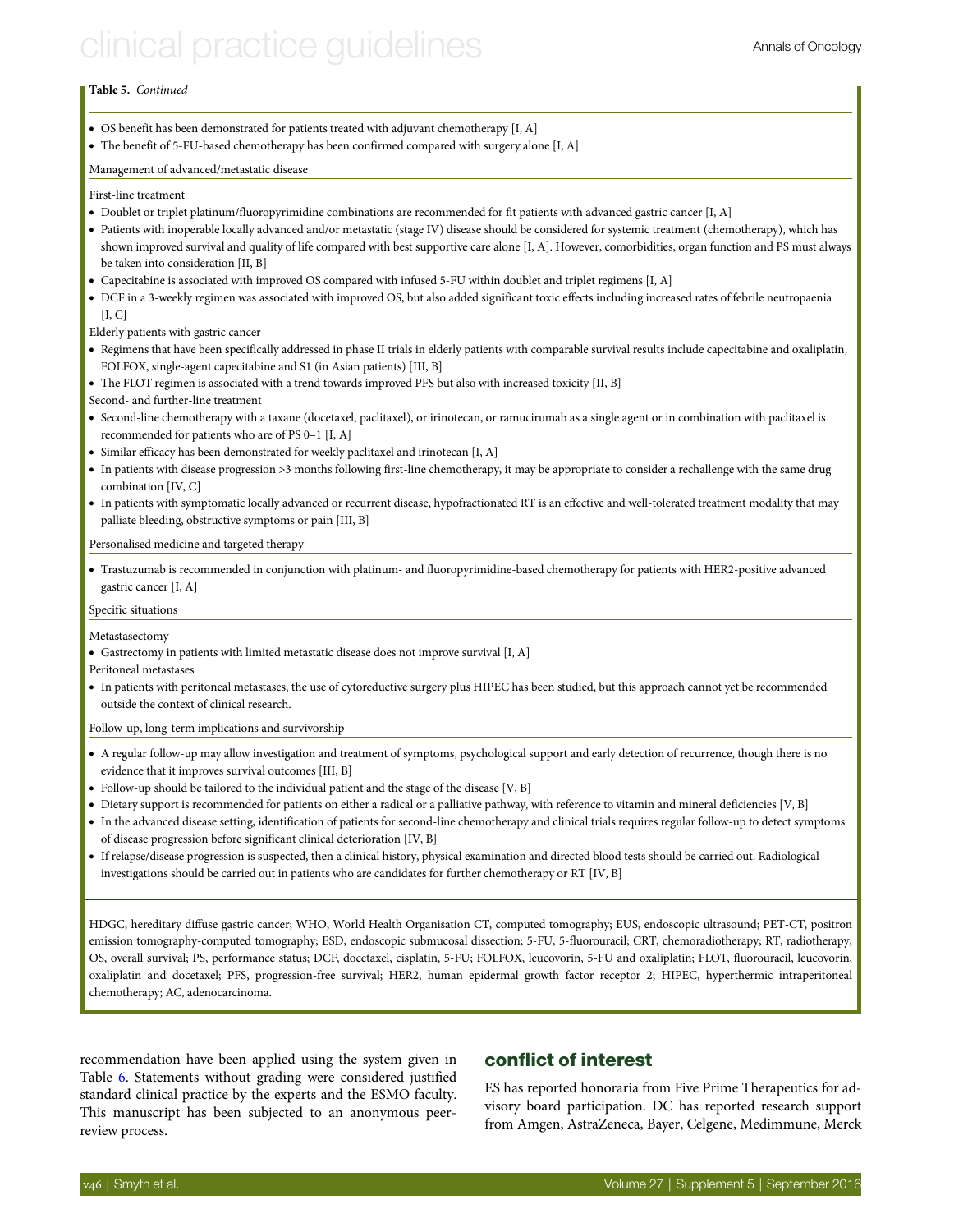### <span id="page-9-0"></span>Table 6. Levels of evidence and grades of recommendation (adapted from the Infectious Diseases Society of America–United States Public Health Service Grading System<sup>a</sup>)

#### Levels of evidence

- I Evidence from at least one large randomised, controlled trial of good methodological quality (low potential for bias) or metaanalyses of well-conducted randomised trials without heterogeneity
- II Small randomised trials or large randomised trials with a suspicion of bias (lower methodological quality) or meta-analyses of such trials or of trials with demonstrated heterogeneity
- III Prospective cohort studies
- IV Retrospective cohort studies or case–control studies
- Studies without control group, case reports, experts opinions
- Grades of recommendation
- A Strong evidence for efficacy with a substantial clinical benefit, strongly recommended
- B Strong or moderate evidence for efficacy but with a limited clinical benefit, generally recommended
- C Insufficient evidence for efficacy or benefit does not outweigh the risk or the disadvantages (adverse events, costs, ...), optional
- D Moderate evidence against efficacy or for adverse outcome, generally not recommended
- E Strong evidence against efficacy or for adverse outcome, never recommended

<sup>a</sup>By permission of the Infectious Diseases Society of America [[104](#page-11-0)].

Serono, Merrimack and Sanofi. WA has reported honoraria for presentations at scientific meetings for Taiho, Nestlé and Lilly; honoraria from Nestlé and Lilly for advising on research projects. MV has reported research support from Roche. AC has reported consulting and advisory services for and speaking or writing engagements and public presentations for Merck Serono, Amgen, Servier, Roche, Lilly and Novartis; research support from Roche, Merck Serono, Servier and Takeda. DA has reported honoraria/consultancy for Roche, Merck Serono, Bayer, Lilly and Servier; research support from Roche.

### references

- 1. Torre LA, Bray F, Siegel RL et al. Global cancer statistics, 2012. CA Cancer J Clin 2015; 65: 87–108.
- 2. Arnold M, Karim-Kos HE, Coebergh JW et al. Recent trends in incidence of five common cancers in 26 European countries since 1988: analysis of the European Cancer Observatory. Eur J Cancer 2015; 51: 1164–1187.
- 3. Forman D, Burley VJ. Gastric cancer: global pattern of the disease and an overview of environmental risk factors. Best Pract Res Clin Gastroenterol 2006; 20: 633–649.
- 4. World Cancer Research Fund International/American Institute for Cancer Research. Continuous update project report: diet, nutrition, physical activity and stomach cancer. 2016. <wcrf.org/stomach-cancer-2016> (8 August 2016, date last accessed).
- 5. Zanghieri G, Di Gregorio C, Sacchetti C et al. Familial occurrence of gastric cancer in the 2-year experience of a population-based registry. Cancer 1990; 66: 2047–2051.
- 6. Palli D, Galli M, Caporaso NE et al. Family history and risk of stomach cancer in Italy. Cancer Epidemiol Biomarkers Prev 1994; 3: 15–18.
- 7. van der Post RS, Vogelaar IP, Carneiro F et al. Hereditary diffuse gastric cancer: updated clinical guidelines with an emphasis on germline CDH1 mutation carriers. J Med Genet 2015; 52: 361–374.
- 8. Bass AJ, Thorsson V, Shmulevich I et al. Comprehensive molecular characterization of gastric adenocarcinoma. Nature 2014; 513: 202–209.
- 9. Ba-Ssalamah A, Prokop M, Uffmann M et al. Dedicated multidetector CT of the stomach: spectrum of diseases. Radiographics 2003; 23: 625–644.
- 10. Chen CY, Hsu JS, Wu DC et al. Gastric cancer: preoperative local staging with 3D multi–detector row CT—correlation with surgical and histopathologic results. Radiology 2007; 242: 472–482.
- 11. Kim YN, Choi D, Kim SH et al. Gastric cancer staging at isotropic MDCT including coronal and sagittal MPR images: endoscopically diagnosed early vs. advanced gastric cancer. Abdom Imaging 2009; 34: 26–34.
- 12. Kwee RM, Kwee TC. Imaging in assessing lymph node status in gastric cancer. Gastric Cancer 2009; 12: 6–22.
- 13. Catalano MF, Sivak MV, Jr, Rice T et al. Endosonographic features predictive of lymph node metastasis. Gastrointest Endosc 1994; 40: 442–446.
- 14. Bhutani MS, Hawes RH, Hoffman BJ. A comparison of the accuracy of echo features during endoscopic ultrasound (EUS) and EUS-guided fine-needle aspiration for diagnosis of malignant lymph node invasion. Gastrointest Endosc 1997; 45: 474–479.
- 15. Leake PA, Cardoso R, Seevaratnam R et al. A systematic review of the accuracy and utility of peritoneal cytology in patients with gastric cancer. Gastric Cancer 2012; 15 (Suppl. 1): S27–S37.
- 16. Leake PA, Cardoso R, Seevaratnam R et al. A systematic review of the accuracy and indications for diagnostic laparoscopy before curative-intent resection of gastric cancer. Gastric Cancer 2012; 15 (Suppl. 1): S38–S47.
- 17. Sobin LH, Gospodarowicz MK, Wittekind C (eds). TNM Classification of Malignant Tumours, 7th edition. Oxford, UK: Wiley-Blackwell 2009.
- 18. Edge SB, Byrd DR, Compton CC (eds). AJCC Cancer Staging Manual, 7th edition. New York, NY: Springer 2010.
- 19. Pimentel-Nunes P, Dinis-Ribeiro M, Ponchon T et al. Endoscopic submucosal dissection: European Society of Gastrointestinal Endoscopy (ESGE) guideline. Endoscopy 2015; 47: 829–854.
- 20. Japanese Gastric Cancer Association. Japanese gastric cancer treatment guidelines 2010 (ver. 3). Gastric Cancer 2011; 14: 113–123.
- 21. Bonenkamp JJ, Hermans J, Sasako M et al. Extended lymph-node dissection for gastric cancer. N Engl J Med 1999; 340: 908–914.
- 22. Cuschieri A, Weeden S, Fielding J et al. Patient survival after D1 and D2 resections for gastric cancer: long-term results of the MRC randomized surgical trial. Br J Cancer 1999; 79: 1522–1530.
- 23. Degiuli M, Sasako M, Ponti A et al. Randomized clinical trial comparing survival after D1 or D2 gastrectomy for gastric cancer. Br J Surg 2014; 101: 23–31.
- 24. Songun I, Putter H, Kranenbarg EM et al. Surgical treatment of gastric cancer: 15-year follow-up results of the randomised nationwide Dutch D1D2 trial. Lancet Oncol 2010; 11: 439–449.
- 25. Dikken JL, van Sandick JW, Allum WH et al. Differences in outcomes of oesophageal and gastric cancer surgery across Europe. Br J Surg 2013; 100: 83–94.
- 26. Begg CB, Cramer LD, Hoskins WJ, Brennan MF. Impact of hospital volume on operative mortality for major cancer surgery. JAMA 1998; 280: 1747–1751.
- 27. Birkmeyer JD, Siewers AE, Finlayson EV et al. Hospital volume and surgical mortality in the United States. N Engl J Med 2002; 346: 1128–1137.
- 28. National Oesophago-Gastric Cancer Audit 2015. Healthcare Quality Improvement Partnership Ltd, 2015. [http://www.hqip.org.uk/resources/national-oesophago](http://www.hqip.org.uk/resources/national-oesophago-gastric-cancer-audit-report-2015/)[gastric-cancer-audit-report-2015/](http://www.hqip.org.uk/resources/national-oesophago-gastric-cancer-audit-report-2015/) (8 August 2016, date last accessed).
- 29. Mortensen K, Nilsson M, Slim K et al. Consensus guidelines for enhanced recovery after gastrectomy: Enhanced Recovery After Surgery (ERAS®) Society recommendations. Br J Surg 2014; 101: 1209–1229.
- 30. Quan Y, Huang A, Ye M et al. Comparison of laparoscopic versus open gastrectomy for advanced gastric cancer: an updated meta-analysis. Gastric Cancer 2016; 19: 939–950.
- 31. Lee JH, Nam BH, Ryu KW et al. Comparison of outcomes after laparoscopyassisted and open total gastrectomy for early gastric cancer. Br J Surg 2015; 102: 1500–1505.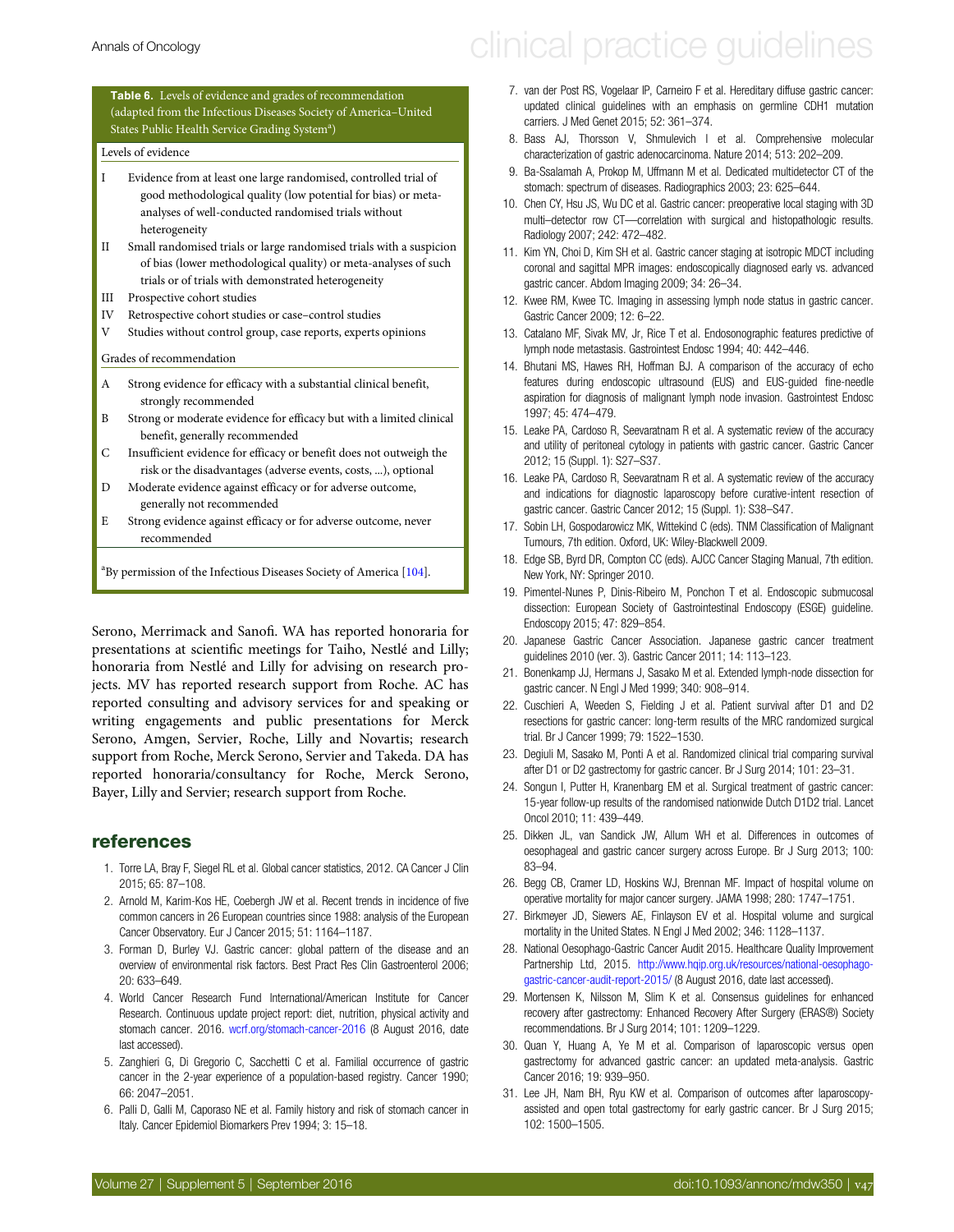# <span id="page-10-0"></span>clinical practice quidelines and annus of Oncology

- 32. Kim W, Kim HH, Han SU et al. Decreased morbidity of laparoscopic distal gastrectomy compared with open distal gastrectomy for stage I gastric cancer: short-term outcomes from a multicenter randomized controlled trial (KLASS–01). Ann Surg 2016; 263: 28–35.
- 33. Cunningham D, Allum WH, Stenning SP et al. Perioperative chemotherapy versus surgery alone for resectable gastroesophageal cancer. N Engl J Med 2006; 355: 11–20.
- 34. Ychou M, Boige V, Pignon JP et al. Perioperative chemotherapy compared with surgery alone for resectable gastroesophageal adenocarcinoma: an FNCLCC and FFCD multicenter phase III trial. J Clin Oncol 2011; 29: 1715–1721.
- 35. Schuhmacher C, Gretschel S, Lordick F et al. Neoadjuvant chemotherapy compared with surgery alone for locally advanced cancer of the stomach and cardia: European Organisation for Research and Treatment of Cancer randomized trial 40954. J Clin Oncol 2010; 28: 5210–5218.
- 36. Cunningham D, Starling N, Rao S et al. Capecitabine and oxaliplatin for advanced esophagogastric cancer. N Engl J Med 2008; 358: 36–46.
- 37. Alderson D, Langley RE, Nankivell MG et al. Neoadjuvant chemotherapy for resectable oesophageal and junctional adenocarcinoma: results from the UK Medical Research Council randomised OEO5 trial (ISRCTN 01852072). J Clin Oncol 2015; 33 (Suppl): abstr 4002.
- 38. Pauligk C, Tannapfel A, Meiler J et al. 36LBA: Pathological response to neoadjuvant 5-FU, oxaliplatin and docetaxel (FLOT) versus epirubicin, cisplatin and 5-FU (ECF) in patients with locally advanced, resectable gastric/ esophagogastric junction (EGJ) cancer: data from the phase II part of the FLOT4 phase III study of the AIO. Eur J Cancer 2015; 51(Suppl. S3): 756.
- 39. Macdonald JS, Smalley SR, Benedetti J et al. Chemoradiotherapy after surgery compared with surgery alone for adenocarcinoma of the stomach or gastroesophageal junction. N Engl J Med 2001; 345: 725–730.
- 40. Smalley SR, Benedetti JK, Haller DG et al. Updated analysis of SWOG-directed intergroup study 0116: a phase III trial of adjuvant radiochemotherapy versus observation after curative gastric cancer resection. J Clin Oncol 2012; 30: 2327–2333.
- 41. Dikken JL, Jansen EP, Cats A et al. Impact of the extent of surgery and postoperative chemoradiotherapy on recurrence patterns in gastric cancer. J Clin Oncol 2010; 28: 2430–2436.
- 42. Kim S, Lim DH, Lee J et al. An observational study suggesting clinical benefit for adjuvant postoperative chemoradiation in a population of over 500 cases after gastric resection with D2 nodal dissection for adenocarcinoma of the stomach. Int J Radiat Oncol Biol Phys 2005; 63: 1279–1285.
- 43. Lee J, Lim DH, Kim S et al. Phase III trial comparing capecitabine plus cisplatin versus capecitabine plus cisplatin with concurrent capecitabine radiotherapy in completely resected gastric cancer with D2 lymph node dissection: the ARTIST trial. J Clin Oncol 2012; 30: 268–273.
- 44. Zhu WG, Xua DF, Pu J et al. A randomized, controlled, multicenter study comparing intensity-modulated radiotherapy plus concurrent chemotherapy with chemotherapy alone in gastric cancer patients with D2 resection. Radiother Oncol 2012; 104: 361–366.
- 45. Park SH, Sohn TS, Lee J et al. Phase III trial to compare adjuvant chemotherapy with capecitabine and cisplatin versus concurrent chemoradiotherapy in gastric cancer: final report of the Adjuvant Chemoradiotherapy in Stomach Tumors trial, including survival and subset analyses. J Clin Oncol 2015; 33: 3130–3136.
- 46. Stiekema J, Trip AK, Jansen EP et al. The prognostic significance of an R1 resection in gastric cancer patients treated with adjuvant chemoradiotherapy. Ann Surg Oncol 2014; 21: 1107–1114.
- 47. Trip AK, Nijkamp J, van Tinteren H et al. IMRT limits nephrotoxicity after chemoradiotherapy for gastric cancer. Radiother Oncol 2014; 112: 289–294.
- 48. Sakuramoto S, Sasako M, Yamaguchi T et al. Adjuvant chemotherapy for gastric cancer with S-1, an oral fluoropyrimidine. N Engl J Med 2007; 357: 1810–1820.
- 49. Sasako M, Sakuramoto S, Katai H et al. Five-year outcomes of a randomized phase III trial comparing adjuvant chemotherapy with S-1 versus surgery alone in stage II or III gastric cancer. J Clin Oncol 2011; 29: 4387–4393.
- 50. Bang YJ, Kim YW, Yang HK et al. Adjuvant capecitabine and oxaliplatin for gastric cancer after D2 gastrectomy (CLASSIC): a phase 3 open-label, randomised controlled trial. Lancet 2012; 379: 315–321.
- 51. Noh SH, Park SR, Yang HK et al. Adjuvant capecitabine plus oxaliplatin for gastric cancer after D2 gastrectomy (CLASSIC): 5-year follow-up of an open-label, randomised phase 3 trial. Lancet Oncol 2014; 15: 1389–1396.
- 52. Tsuburaya A, Yoshida K, Kobayashi M et al. Sequential paclitaxel followed by tegafur and uracil (UFT) or S-1 versus UFT or S-1 monotherapy as adjuvant chemotherapy for T4a/b gastric cancer (SAMIT): a phase 3 factorial randomised controlled trial. Lancet Oncol 2014; 15: 886–893.
- 53. Paoletti X, Oba K, Burzykowski T et al. Benefit of adjuvant chemotherapy for resectable gastric cancer: a meta-analysis. JAMA 2010; 303: 1729–1737.
- 54. Verheij M, Jansen EPM, Cats A et al. A multicenter randomized phase III trial of neo-adjuvant chemotherapy followed by surgery and chemotherapy or by surgery and chemoradiotherapy in resectable gastric cancer: first results from the CRITICS study. J Clin Oncol 2016; 34 (Suppl): abstr 4000.
- 55. Wagner AD, Unverzagt S, Grothe W et al. Chemotherapy for advanced gastric cancer. Cochrane Database Syst Rev 2010; 3: CD004064.
- 56. Glimelius B, Ekström K, Hoffman K et al. Randomized comparison between chemotherapy plus best supportive care with best supportive care in advanced gastric cancer. Ann Oncol 1997; 8: 163–168.
- 57. Bouché O, Raoul JL, Bonnetain F et al. Randomized multicenter phase II trial of a biweekly regimen of fluorouracil and leucovorin (LV5FU2), LV5FU2 plus cisplatin, or LV5FU2 plus irinotecan in patients with previously untreated metastatic gastric cancer: a Federation Francophone de Cancerologie Digestive Group Study— FFCD 9803. J Clin Oncol 2004; 22: 4319–4328.
- 58. Okines AF, Norman AR, McCloud P et al. Meta-analysis of the REAL-2 and ML17032 trials: evaluating capecitabine-based combination chemotherapy and infused 5-fluorouracil-based combination chemotherapy for the treatment of advanced oesophago-gastric cancer. Ann Oncol 2009; 20: 1529–1534.
- 59. Starling N, Rao S, Cunningham D et al. Thromboembolism in patients with advanced gastroesophageal cancer treated with anthracycline, platinum, and fluoropyrimidine combination chemotherapy: a report from the UK National Cancer Research Institute Upper Gastrointestinal Clinical Studies Group. J Clin Oncol 2009; 27: 3786–3793.
- 60. Dank M, Zaluski J, Barone C et al. Randomized phase III study comparing irinotecan combined with 5-fluorouracil and folinic acid to cisplatin combined with 5-fluorouracil in chemotherapy naive patients with advanced adenocarcinoma of the stomach or esophagogastric junction. Ann Oncol 2008; 19: 1450–1457.
- 61. Van Cutsem E, Moiseyenko VM, Tjulandin S et al. Phase III study of docetaxel and cisplatin plus fluorouracil compared with cisplatin and fluorouracil as first-line therapy for advanced gastric cancer: a report of the V325 Study Group. J Clin Oncol 2006; 24: 4991–4997.
- 62. Shah MA, Janjigian YY, Stoller R et al. Randomized multicenter phase II study of modified docetaxel, cisplatin, and fluorouracil (DCF) versus DCF plus growth factor support in patients with metastatic gastric adenocarcinoma: a study of the US Gastric Cancer Consortium. J Clin Oncol 2015; 33: 3874–3879.
- 63. Al-Batran SE, Hartmann JT, Hofheinz R et al. Biweekly fluorouracil, leucovorin, oxaliplatin, and docetaxel (FLOT) for patients with metastatic adenocarcinoma of the stomach or esophagogastric junction: a phase II trial of the Arbeitsgemeinschaft Internistische Onkologie. Ann Oncol 2008; 19: 1882–1887.
- 64. Van Cutsem E, Boni C, Tabernero J et al. Docetaxel plus oxaliplatin with or without fluorouracil or capecitabine in metastatic or locally recurrent gastric cancer: a randomized phase II study. Ann Oncol 2015; 26: 149–156.
- 65. Guimbaud R, Louvet C, Ries P et al. Prospective, randomized, multicenter, phase III study of fluorouracil, leucovorin, and irinotecan versus epirubicin, cisplatin, and capecitabine in advanced gastric adenocarcinoma: A French intergroup (Fédération Francophone de Cancérologie Digestive, Fédération Nationale des Centres de Lutte Contre le Cancer, and Groupe Coopérateur Multidisciplinaire en Oncologie) Study. J Clin Oncol 2014; 32: 3520–3526.
- 66. Xiang XJ, Zhang L, Qiu F et al. A phase II study of capecitabine plus oxaliplatin as first-line chemotherapy in elderly patients with advanced gastric cancer. Chemotherapy 2012; 58: 1–7.
- 67. Lee JL, Kang YK, Kang HJ et al. A randomised multicentre phase II trial of capecitabine vs S-1 as first-line treatment in elderly patients with metastatic or recurrent unresectable gastric cancer. Br J Cancer 2008; 99: 584–590.
- 68. Catalano V, Bisonni R, Graziano F et al. A phase II study of modified FOLFOX as first-line chemotherapy for metastatic gastric cancer in elderly patients with associated diseases. Gastric Cancer 2013; 16: 411–419.